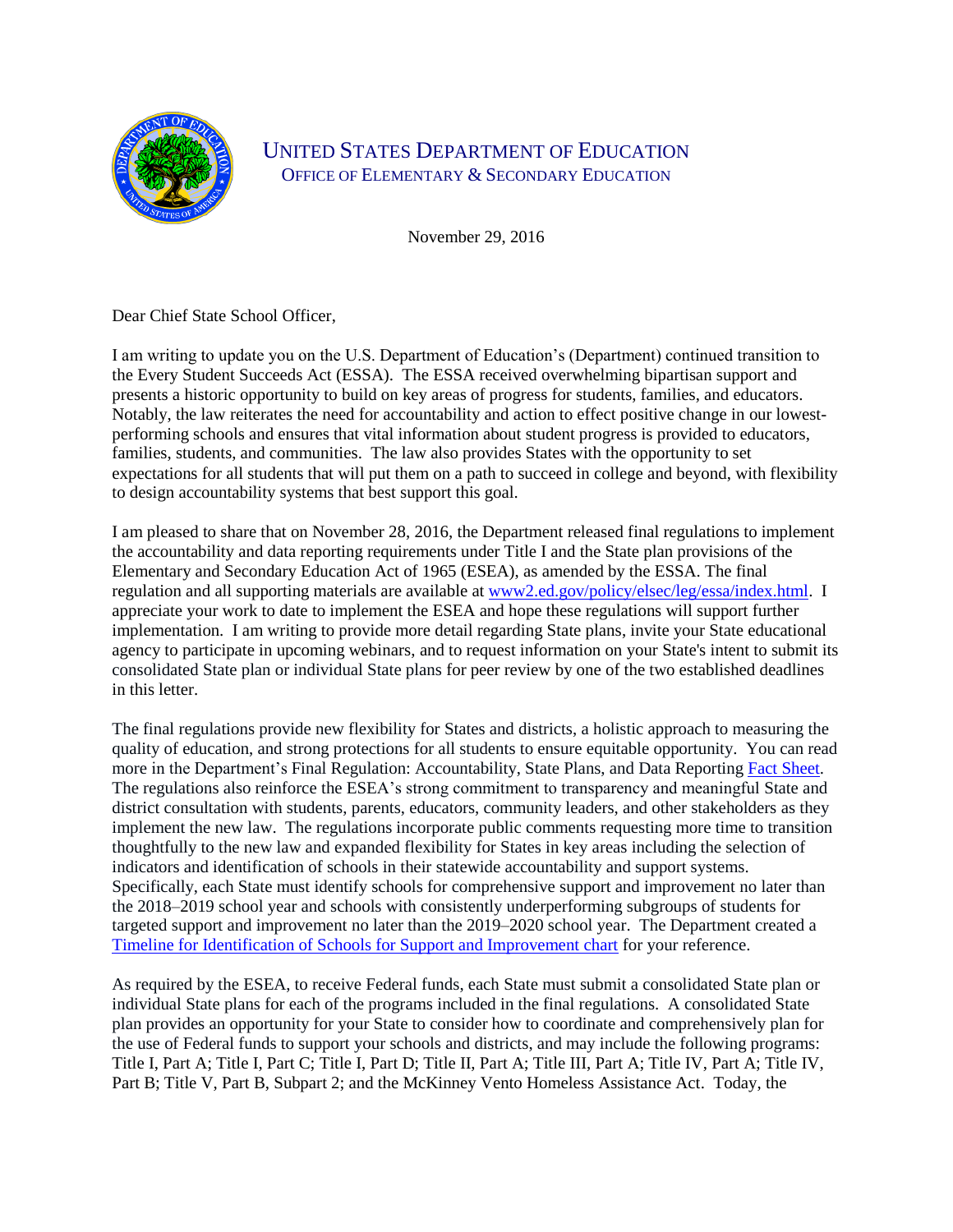Department also released a [Consolidated State Plan Template](http://www2.ed.gov/policy/elsec/leg/essa/essa-consolidated-state-plan-final.docx) that your State must use if you submit a consolidated State plan.

A State may choose to submit its consolidated State plan or individual program plans on **either April 3, 2017, or September 18, 2017**. The Department will conduct a peer review process of submitted State plans after each of the two submission dates. The Department will not review plans on a rolling basis and will consider each plan to be submitted only on one of the two dates above – if your plan is submitted on or before April 3, 2017, it will be considered submitted on April 3, 2017; similarly, if your plan is submitted between April 4, 2017 and September 18, 2017, it will be considered submitted on September 18, 2017. In order to plan for the peer review of State plans, we ask that you indicate by **January 10, 2017,** the date on which you will submit your consolidated State plan or individual State plans. This information may be provided directly to your contact in the Office of State Support (OSS) at the Department at OSS.[State name]@ed.gov (e.g., OSS.NorthCarolina@ed.gov).

Regardless of when your State submits its State plan, your State must submit a set of assurances to the Department by April 3, 2017, in order to receive Federal fiscal year 2017 funds for programs the Department indicated may be included in the consolidated State plan. The Department has also released an [Assurances](http://www2.ed.gov/policy/elsec/leg/essa/essa-state-plan-assurances-final.docx) Template that must be submitted by April 3, 2017.

The Department will host an introductory webinar to provide additional information on the final regulations and offer an opportunity for questions and suggestions for additional guidance or support needed to implement the regulations on December 8, 2016, from 2:00-3:30 pm EST. Please register for the webinar here.

The Department is also planning to release several non-regulatory guidance documents on accountability and school improvement, State plans, and data reporting to provide further clarification on the statutory and regulatory requirements. Beginning in January, the Department will begin a weekly webinar series to assist States in preparing a consolidated State plan. Registration information for these webinars will be available soon and all webinars will be recorded and made available on the Department's website.

Finally, the Department recently launched the State Support Network (the Network), a four-year technical assistance effort, to support States and districts in undertaking school improvement activities. The Network is focused on supporting your efforts to achieve significant improvements in student outcomes, scale up effective systemic approaches and practices within and across States and districts, and identify and share evidence-based activities to facilitate learning across States and districts. For more information about accessing support from the Network, please work with your contact in OSS.

Thank you for your continued efforts and engagement in this important work to ensure that all students have access to an excellent education. We look forward to working with you to implement the ESEA and develop your consolidated State plan.

Sincerely,

//s//

Ary Amerikaner Deputy Assistant Secretary Delegated the Duties of Assistant Secretary for Elementary and Secondary Education

Enclosure